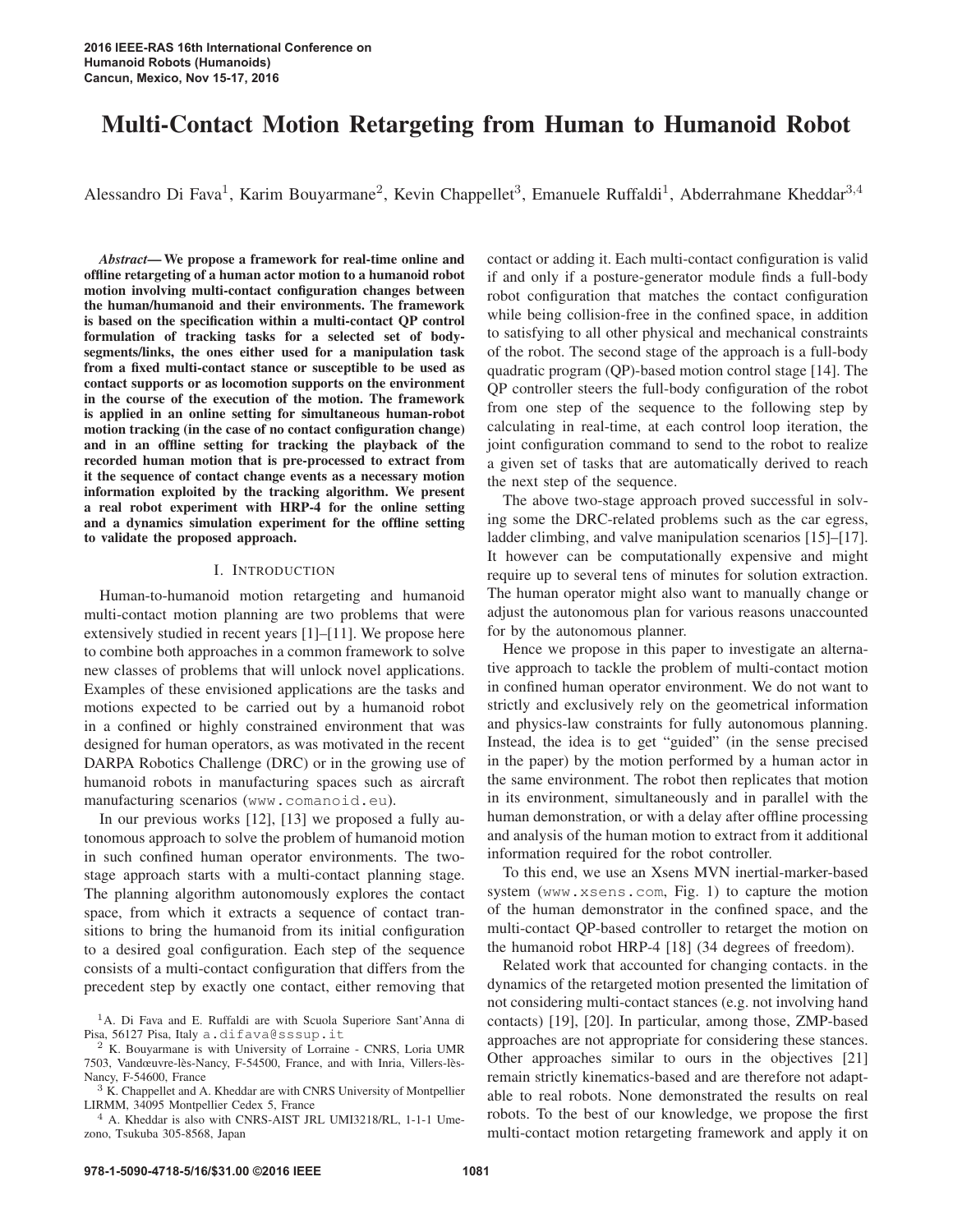

Fig. 1: Front and rear view of the human subject wearing the Xsens system

a real robot, hence our contribution with respect to the stateof-the-art.

The rest of the paper is organized as follows. In Section II we recall the QP-based formalism that we use in our approach. Section III describes the full framework, with Section III-A focusing on the initialization phase to put the robot in the initial posture prior to motion tracking, Section III-B addressing the motion retargeting method in fixed contact configuration, and Section III-C describing the algorithm devised to account for changing contact configurations. Results in the forms of a real-robot experiment and a dynamics simulation are presented in Section IV. Finally Section V concludes the paper with expected follow-up work.

#### II. MULTI-CONTACT QP CONTROL FORMALISM

At each control time-step  $\Delta t$  ( $\Delta t = 5$  ms for the HRP-4 robot), the QP controller [14], [17] solves the following QP program:

$$
\min_{\ddot{q}, u, f_C} \sum_{k=1}^{m} w_k ||\ddot{\tau}_k - \ddot{\tau}_k^d||^2 \qquad (1)
$$

subject to 
$$
M\ddot{q} + N = Su + J_C^T \Lambda_C f_C
$$
 (2)

$$
J_C \ddot{q} + \dot{J}_C \dot{q} = 0 \tag{3}
$$

 $f_C \ge 0$  (4)

$$
u_{\min} \le u \le u_{\max} \qquad (5)
$$

$$
\frac{q_{\min} - q - \dot{q}\Delta t}{\frac{1}{2}\Delta t^2} \le \ddot{q} \le \frac{q_{\max} - q - \dot{q}\Delta t}{\frac{1}{2}\Delta t^2} \tag{6}
$$

$$
\frac{\dot{q}_{\min} - \dot{q}}{\Delta t} \le \ddot{q} \le \frac{\dot{q}_{\max} - \dot{q}}{\Delta t} \tag{7}
$$

$$
\ddot{d}(b_1, b_2) \ge \frac{1}{\Delta t} \left( -\xi \frac{d(b_1, b_2) - \delta_s}{\delta_i - \delta_s} - \dot{d}(b_1, b_2) \right) \tag{8}
$$

where (1) is a weighted sum of m tasks  $\tau_k$  with respective weights  $w_k$  and desired task accelerations  $\ddot{\tau}_k^d$ , (2) is the dynamics equation of motion with mass matrix  $M$ , nonlinear effects matrix  $N$ , actuation torques  $u$ , actuated-joint selection matrix  $S$ , contact links indexed in the set  $C$ , concatenated contact point Jacobians  $J_C$ , linearized friction cone generator matrix  $\Lambda_C$ , contact force coefficients along the generators  $f_C$ , (3) is the non-sliding contact constraint, (4) the friction cone constraint, (5) the torque limit constraint, (6) the joint limit constraint, (7) the joint velocity limit constraint, (8) the collision-avoidance constraint between body  $b_1$  of the robot and body  $b_2$  of the robot or the environment, with distance between the two bodies  $d(b_1, b_2)$ , damping coefficient  $\xi$ , security distance  $\delta_s$ , influence distance  $\delta_i$ . Note that there are as many constraints (8) as there are pairs of collision or self-collision bodies accounted for, and that although the distance function is not linear in the the configuration of the robot, yet at any given state  $(q, \dot{q})$  equation (8) is linear in  $\ddot{q}$ . See [16], [17] for more details on the formulation.

An  $n_k$ -dimensional task  $\tau_k$  is a mapping  $\mathbb{R}^n \to \mathbb{R}^{n_k}$ from the n-dimensional configuration space of the robot (6 dimensions of floating base plus number of degrees of freedom of the actuated joints) to the  $n_k$ -dimensional task space. For example,  $\tau_k$  can denote the position of a link  $(n_k = 3)$  or its orientation  $(n_k = 3)$ , it can also denote the full-configuration of the robot ( $n_k = n$ ) or the actuated joint configuration (posture) ( $n_k = n - 6$ ), finally it can denote the center-of-mass (CoM) position of the robot ( $n_k = 3$ ) or its horizontal ground projection ( $n_k = 2$ ). The task velocity is  $\dot{\tau}_k = J_k \dot{q}$  and its acceleration is  $\ddot{\tau}_k = J_k \ddot{q} + \dot{J}_k \dot{q}$ , where  $J_k = \frac{\partial \tau_k}{\partial q}$  is the Jacobian of the task.

The desired task acceleration  $\ddot{\tau}_k^d$  in (1) can be derived in several ways, depending on whether we have an explicit time-parameterized reference trajectory to follow for the task, denoted  $t \mapsto \tau_k^{\text{ref}}(t)$ , or only a fixed target, denoted  $\tau_k^{\text{tgt}}$ . In the first case, the desired trajectory can be derived as

$$
\ddot{\tau}_k^d(\tau_k^{\text{ref}}) = \ddot{\tau}_k^{\text{ref}} + 2\sqrt{K_k}(\dot{\tau}_k^{\text{ref}} - \dot{\tau}_k) + K_k(\tau_k^{\text{ref}} - \tau_k), \quad (9)
$$

with  $K_k$  being the stiffness gain parameter of the task. This is a user-defined parameter. High-stiffness will force a close but stiff following of the reference trajectory while low stiffness will ensure more compliance with respect to external perturbations in the following of the task reference. The second case with fixed target is a particular case of the first one with  $\tau_k^{\text{ref}}(t) = \tau_k^{\text{tgt}}$  and  $\tilde{\tau}_k^{\text{ref}} = \dot{\tau}_k^{\text{ref}} = 0$ . Hence in that second case we derive the desired task acceleration as

$$
\ddot{\tau}_k^d(\tau_k^{\text{tgt}}) = -2\sqrt{K_k}\dot{\tau}_k + K_k(\tau_k^{\text{tgt}} - \tau_k). \tag{10}
$$

A third case occurs when we have a trajectory to follow without having its explicit time-parameterization. This typically happens for real-time online trajectory following of human motion. In that case we can either consider in a first approximation a fixed target tracking (10) updating the "moving fixed target"  $\tau_k^{\text{tgt}}$  at every time-step  $\Delta t$ , or in a second approximation use the trajectory following (9) by approximating  $\tau_k^{\text{ref}}$  and  $\tau_k^{\text{ref}}$  from a measured  $\tau^{\text{ref}} = \tau^{\text{tgt}}$  after applying to it a smoothing and differentiation filter such as a Savitzky-Golay filter for example (note that since we use an inertial-sensor based system the tasks for link position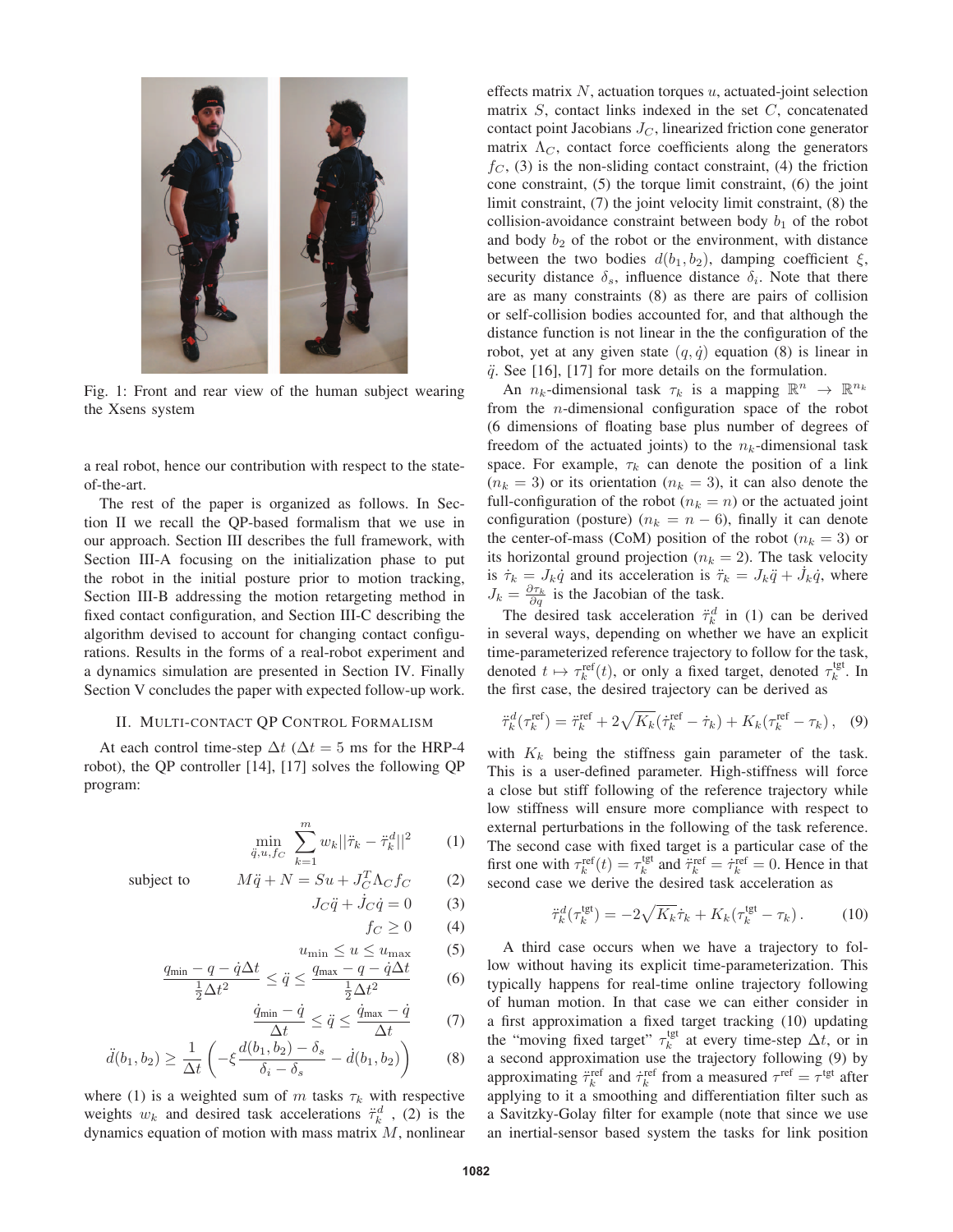and orientation are themselves already filtered from their acceleration measurement [22]).

## III. MOTION RETARGETING USING THE QP

## *A. Intialization of the robot posture*

We will first study retargeting of a human motion to the humanoid robot when the motion is performed on a fixed set of contacts, e.g. a manipulation motion with the two hands while both feet are fixed during the whole manipulation. In this subsection we describe the initialization procedure, that will also be common to the motion retargeting with changing contact configuration.

Let us denote  $\alpha$  the number of links (body-segments) of interest for the motion and  $E \subset \{1, \ldots, l\}$  the set containing indexes of these links, among the total number  $l$  of links of the robot. By "link of interest" we mean any link of the robot that is susceptible to be used either for contact support to enable the motion or for a manipulation task during the course of the motion. In the above-mentioned example of dual-hand manipulation with both feet fixed on the ground, we have  $\alpha = 4$ , considering the two hands and two feet as the links of interest. Other motions however might involve knee or elbow contacts (crawling), buttocks parts that can be the legs or the waist (sitting down), head orientation (gaze). All of these links would thus be included in the list of links of interest.

The  $\alpha$  links in E can be partitioned into two subsets  $E_1$ and  $E_2$  of size  $\alpha_1$  and  $\alpha_2$  respectively, such that  $\alpha = \alpha_1 + \alpha_2$ and  $E = E_1 \cup E_2$ .  $E_1$  contains the indexes of the links that are in contact, and  $E_2$  the indexes of links that are used for the manipulation or that are susceptible to become future contact supports in the course of the motion. (i.e.  $E_2$  contains all the links that are tracked without being in contact in the current multi-contact stance).

The initialization of the posture of the robot in its environment will be performed by writing a *kinematic mode* of the QP in Section II, i.e. dropping in the QP the constraints (2) to (5) and the variables  $f_C$  and u, and by writing tasks for all  $\alpha$  links in E, plus an additional low-weight fullbody posture task that is the default zero-posture  $(q = 0)$  or the manufacturer-provided half-sitting posture of the robot. The kinematic posture initialization is performed while the robot is hanging in the air on a dedicated lifter, which is a security device commonly found and used in most laboratories hosting a full-size humanoid robot.

All tasks in the kinematic initialization are written as fixed target tasks. For every link k in  $E_1$  let us denote  $x_k$  its position relative to the base link of the robot (HRP-4 waist link) and  $x_k^{\text{mkr}}$  the position of the corresponding markercontaining body-segment on the human kinematic model relative to the marker-containing base-link (human pelvis in the Xsens human model). Both  $x_k$  and  $x_k^{\text{mkr}}$  are translated at an origin point that is located at the center of the contact surface of the link respectively for the robot and the human (e.g. center of sole if the link is the foot). We additionally add for the link k a *contact orientation* task, denoted  $\phi_k$ , to make the normal of the contact surface of the robot  $\nu_k$  match

the normal of the contact surface of the environment  $\nu_k^{env}$ . The task  $\phi_k$  is a one-dimensional task

$$
\phi_k = \langle \nu_k | \nu_k^{\text{env}} \rangle \,, \tag{11}
$$

where  $\langle \cdot | \cdot \rangle$  denotes the  $\mathbb{R}^3$  scalar product. The target value for that task is  $\phi_k^{\text{tgt}} = 1$ . The use of the contact orientation tasks allows us to bypass the issue of different frame orientation of the link between the human model and the robot one.

Finally, for every link k in  $E_2$  we add a position task  $x_k$  to follow the position of the corresponding marker-containing body-segment of the human model  $x_k^{\text{mkr}}$ .

All in all, the kinematic QP takes the form:

$$
\min_{\ddot{q}} \sum_{k \in E_1 \cup E_2} w_k ||\ddot{x}_k - \ddot{x}_k^d (x_k^{\text{mkr}})||^2
$$
  
+ 
$$
\sum_{k \in E_1} w'_k ||\ddot{\phi}_k - \ddot{\phi}_k^d (1)||^2 + w_0 ||\ddot{q} - \ddot{q}^d (0)||^2
$$
subject to constraints (6) to (8). (12)

The human tries as much as possible to maintain his/her posture and to not move while waiting for the robot to reach the initial posture in the air using the kinematic QP (12). When the robot reaches the initial posture (link task errors below a threshold), it is put on the ground. The robot then notifies the human with a voice synthesis speech sentence (e.g. "intialization done") and the human can start their motion.

## *B. Online motion tracking on a fixed contact configuration*

After the robot is put on the ground we switch the QP controller from the kinematic mode to the full dynamic mode as described in Section II. In that dynamic mode the contact indexes set C is identified with the set of indexes  $E_1$  (i.e. we set  $C \leftarrow E_1$ ). We therefore remove from the tasks in (12) the position and orientation tasks for the links  $k$  in  $E_1$  since the constraint (3) takes care of fixing the position and orientation of the contact links.

When the robot is on the ground, balance becomes an issue. To address it we add a high-weight task on the ground projection of the CoM, that we denote  $c \in \mathbb{R}^2$ . The fixed target of the task  $c$  is computed as the center of the convex hull of the ground projection of the vertexes of the contact surfaces for the links in  $E_1$ . Let us call that convex-hull center  $h[E_1] \in \mathbb{R}^2$ . The fixed target for the task c is  $h[E_1]$ .

The dynamic QP that we use to track the motion of the human in real-time hence becomes:

$$
\min_{\ddot{q}, u, f_{E_1}} \sum_{k \in E_2} w_k ||\ddot{x}_k - \ddot{x}_k^d (x_k^{\text{mkr}})||^2 + w_c ||\ddot{c} - \ddot{c}^d (h[E_1])||^2 + w_0 ||\ddot{q} - \ddot{q}^d (0)||^2 \text{subject to constraints (2) to (8).} \tag{13}
$$

The major difference between the  $x_k, \phi_k$  tasks in (12) and the  $x_k$  tasks in (13) (the link tracking tasks) is their stiffness  $K_k$ . For the initialization phase, since the robot starts in a configuration that is far away from the target configuration, we use low stiffness to avoid abrupt motion caused by an initially large task error (value used in the experiments  $K_k =$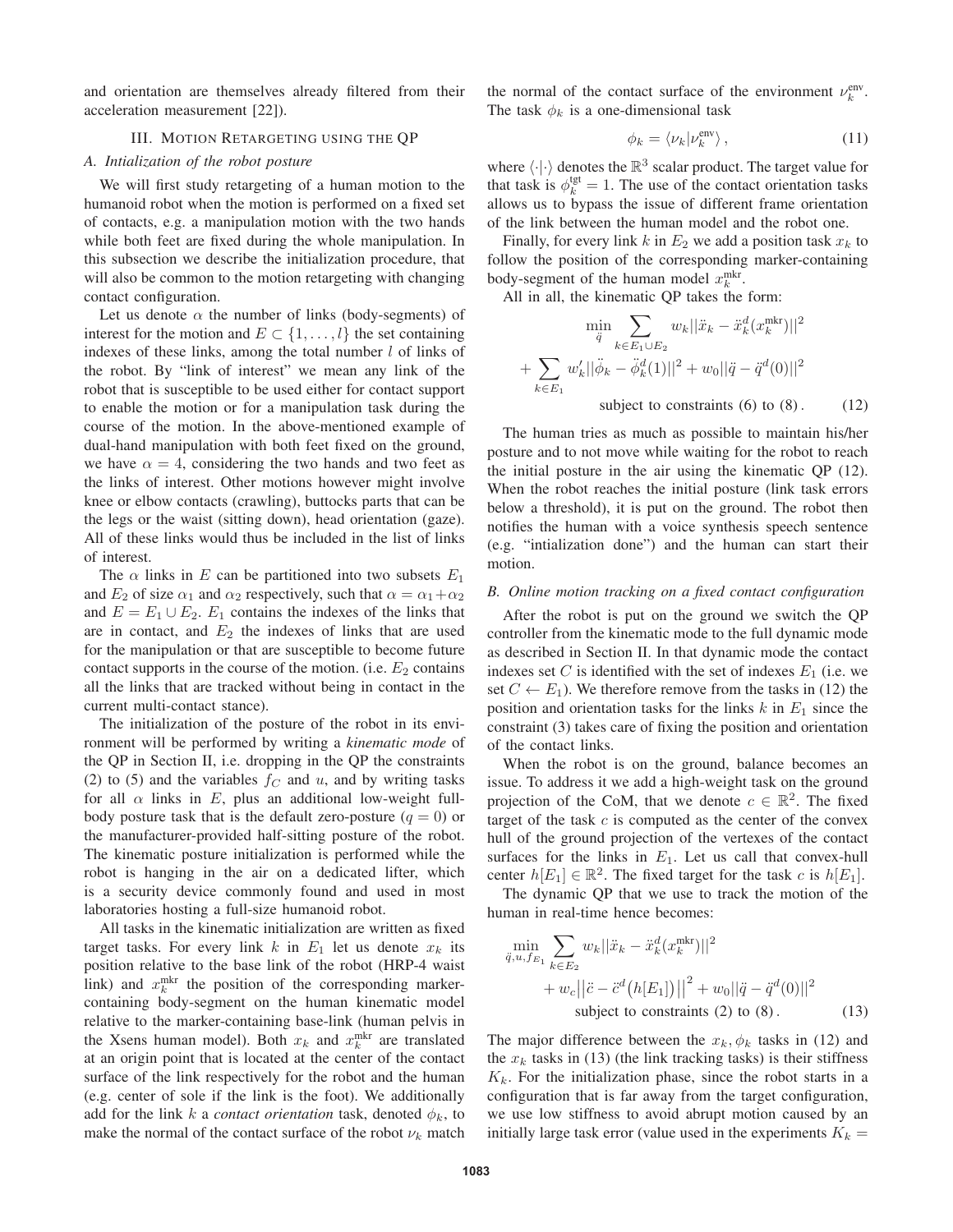5). For the motion-following phase, the task error is always small and we can keep close tracking of the motion with a high stiffness (value used in the experiments  $K_k = 40$ ).

## *C. Offline motion tracking with changes in the contact configuration*

In the subsection above the two sets  $E_1$  and  $E_2$  in (13) never change and keep the same elements throughout the motion. Hence the QP instance (13) stays the same. When considering now motions that involve a changes of the contact configuration, some elements are interchanged between the sets  $E_1$  and  $E_2$  during the contact change event (overall though the set  $E = E_1 \cup E_2$  stays the same). For example, starting with our previous example of dual-hand manipulation on fixed foot locations, if one of the hands, e.g. the right hand, comes in contact with a table of the enviornment, then the index of the right hand is removed from  $E_2$  and added to  $E_1$ . If and when the right hand contact is later released, its index is removed from  $E_1$  and added back to  $E_2$ . At each contact change event the instance of the QP (13) is changed.

To properly follow the motion, we need a way to detect the contact change events. The difficulty in extracting the contact change information from inertial marker kinematic data (position, velocity, acceleration) online is that there is no easy way to differentiate between the actual contact event and the hand stopping in the air at the end of its contact removing motion for example, without using additional sensors such as force sensors or proximity sensors in the hands. Since we only rely on geometrical information from inertial measurement units that constitute the Xsens markers, we chose to proceed in an different – offline – approach, based on recording the human motion data, processing it to extract the contact change event information from it, and replay the motion in simulation while simultaneously tracking it online with the robot that is now aware of the upcoming contact change events. After recording the human motion data, we export it from the Xsens provided software MVN Studio to a format compatible with the Unity simulation engine software (www.unity3D.com).

The MVN Studio human model and the environment model are both imported inside Unity. We replay the human motion and use the Unity API to detect collision events between all the links in  $E = E_1 \cup E_2$  and the surfaces of the environment. A contact change event is defined as a 4-tuple

$$
\eta = (e, s, t, \sigma) \in E \times S \times \mathbb{R} \times \{0, 1\},\tag{14}
$$

where  $e$  is the link index,  $s$  is the environment surface,  $t$  is the timing of the event, and  $\sigma$  a binary variable encoding the type of event ( $\sigma = 0$  for leaving the contact and  $\sigma = 1$  for entering the contact). As an output of this Unity motion processing phase we are provided with a chronological sequence of contact change events in the form of a list

$$
L = (\eta_1, \dots, \eta_j, \dots, \eta_\mu), \tag{15}
$$

where  $\mu$  is the total number of events and each event of the sequence is denoted  $\eta_j = (e_j, s_j, t_j, \sigma_j)$ .



Fig. 2: Different layers of the control architecture. From left to right. Top: Real human, human model in Xsens MVN studo, human model exported to Unity. Bottom: QP controller in ROS, Simulation in VRep



Fig. 3: Real robot tracking

In the subsequent offline motion tracking phase we use the motion tracking formulation (13) and update  $E_1$ ,  $E_2$ , and  $(13)$  whenever the time t reaches the next event timing  $t_i$  along the sequence.

However, when entering a contact  $\sigma_k = 1$  and before updating  $E_1$ ,  $E_2$ , and (13) we temporarily pause the human motion tracking at a timing  $t = t_j - t^{\epsilon}$  where  $t^{\epsilon}$  is a small threshold (e.g.  $t^{\epsilon} = 1s$ ) to allow for *contact stabilization*, that is, fine positioning and orientating of the link  $e_i$  of the event  $\eta_j$  to reach the contact surface area  $s_j$ . During that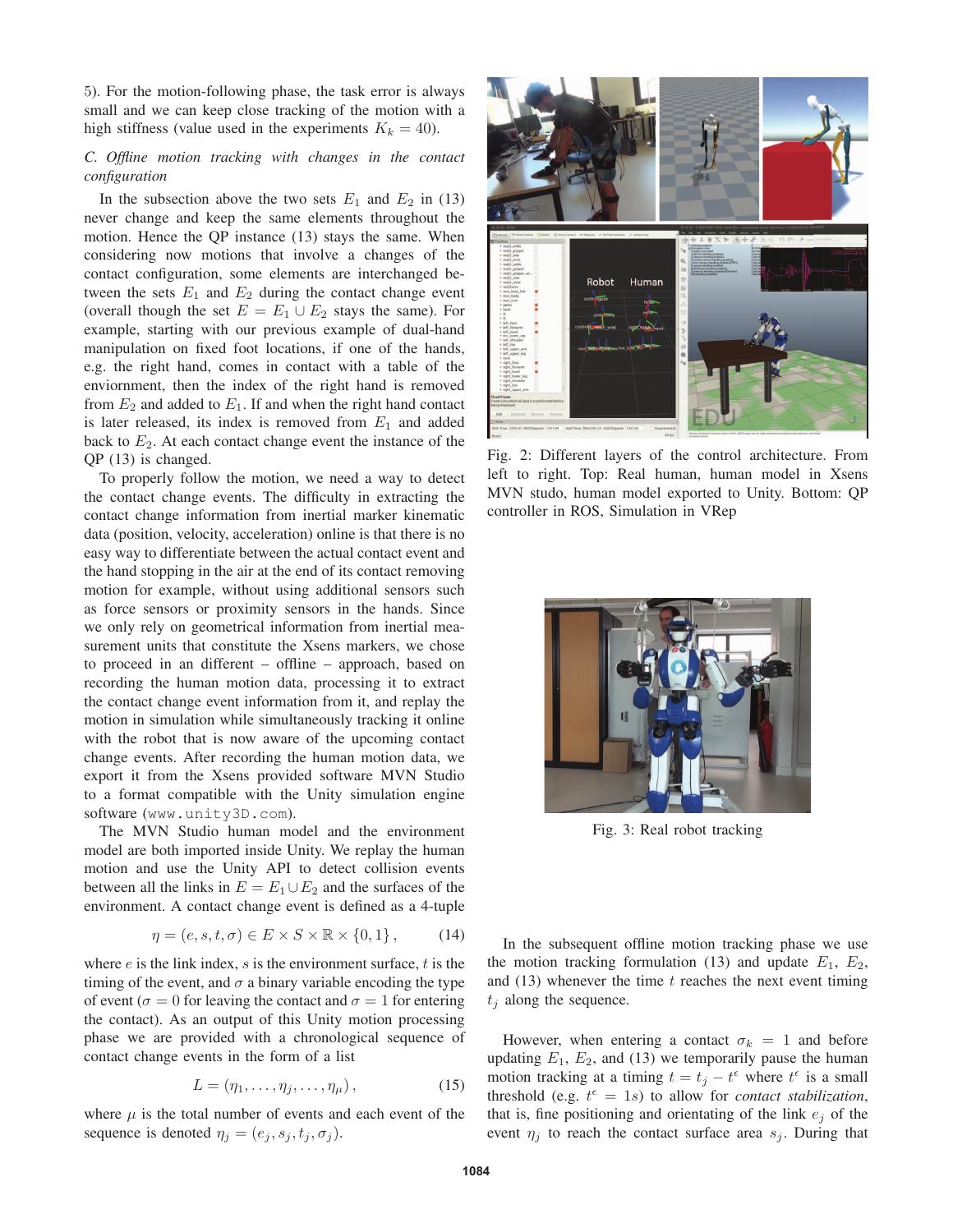phase we instantiate the following QP:

$$
\min_{\ddot{q}, u, f_{E_1}} \sum_{k \in E_2 \setminus \{e_j\}} w_k ||\ddot{x}_k - \ddot{x}_k^d (x_k^{\text{mkr}})||^2 \n+ w_{e_j} ||\ddot{x}_{e_j} - \ddot{x}_{e_j}^d (x_{s_j}^{\text{surf}})||^2 + w'_{e_j} ||\ddot{\phi}_{e_j} - \ddot{\phi}_{e_j}^d (1)||^2 \n+ w_c ||\ddot{c} - \ddot{c}^d (h[E_1])||^2 + w_0 ||\ddot{q} - \ddot{q}^d (0)||^2 \n\text{subject to constraints (2) to (8),} \n\tag{16}
$$

where  $x_{s_j}^{\text{surf}}$  is the projection of the center of the contact surface of the link  $e_j$  on the environment surface  $s_j$  along the direction of the surface normal  $\nu_{s_i}$ , and  $\phi(e_i)$  is the orientation task

$$
\phi_{e_j} = \langle \nu_{e_j} | \nu_{s_j} \rangle. \tag{17}
$$

All in all the algorithm for the motion tracking with offline contact change event processing is shown in Algorithm 1.

Algorithm 1: Motion tracking with contact change events Input: Sequence of contact change events  $L = (\eta_1, \ldots, \eta_u)$ begin Kinematic posture initialization with QP (12); Intialization of  $E_1$  and  $E_2$  with initial contact configuration; Start tracking time  $t$ ; for  $j = 1$  to  $\mu$  do if  $\sigma_j = 0$  then while  $t \leq t_i$  do Motion tracking with QP (13); //  $t = t_j$  $E_1 \leftarrow E_1 \setminus \{e_j\};$  $E_2 \leftarrow E_2 \cup \{e_j\};$ Update QP (13); else  $\sigma_i = 1$ while  $t \leq t_j - t^{\epsilon}$  do | Motion tracking with QP (13); //  $t = t_j - t^{\epsilon}$ repeat Contact stabilization with QP (16); if  $t \geq t_i$  then  $\lfloor$  Pause tracking time at  $t = t_j$ **until** *Contact positioned* **and**  $t = t_j$ ; Resume tracking time at  $t = t_j$ ;  $E_1 \leftarrow E_1 \cup \{e_j\};$  $E_2 \leftarrow E_2 \setminus \{e_i\};$ Update QP (13); // at that point  $t = t_{\mu}$  there is no more contact change event while  $t \leq t^{end}$  of motion **do** Motion Tracking with QP (13)

#### IV. EXPERIMENTS

We set up two experiments to validate our approach, the first one with the real robot HRP-4 and the second one in dynamics simulation in VRep (www.coppeliarobotics. com). See the Video Attachment<sup>1</sup>.

The first experiment (Fig. 3) is without contact change. The subject is standing while moving the hands without touching any object. The robot replicates the motion in realtime, while maintaining balance and avoiding self-collisions.

The second experiment (Fig. 2) involves 6 contact change events, starting from an initial position with only the two feet in contact (2 contacts). The sequence is as follows:

- 1) put the right hand on the table (3 contacts)
- 2) remove the right hand from the table (2 contacts)
- 3) put the right hand back on the table (3 contacts)
- 4) put the left hand on the table (4 contacts)
- 5) remove the left hand from the table (3 contacts)
- 6) remove the right hand from the table (2 contacts)

The robot in VRep dynamic simulation followed the motion in real-time on the playback after the motion was initially processed in Unity to extract the sequence above. The robot in VRep dynamic simulation was again able to follow the human motion without falling down, avoiding self-collisions, and collisions with the table other than the desired contact events<sup>2</sup>. Fig. 4 shows the tracking performances for the right and left hand links when making and breaking contacts with the table.

#### V. CONCLUSION

We presented a complete framework for the retargeting of human motion to a full-size humanoid robot. The framework was based on the formulation inside a QP of motion tracking tasks for the links of interest in the motion, effortlessly overcoming all the difficulties raised by the differences between the kinematic tree models of the robot and the human. The additional tasks on the CoM and all the constraints of the QP allowed the robot to autonomously avoid self-collisions and maintain balance – even with the completely different geometric and dynamic models the human and the robot– which are two common problems in human-to-humanoid motion retargeting.

We plan to improve this framework in the future by devising a way to anticipate and detect online and in realtime the contact change events without resorting to offline processing of the motion. We also plan to enhance the motion capture system by exploiting information gathered from the Xsens shoe sensors that we can equip the human actor with. Finally we are currently implementing the work presented in this paper for a real-life problem using HRP-4 in an aircraft manufacturing environment.

<sup>&</sup>lt;sup>1</sup>Higher quality version of the Video Attachment is available at www.<br> $lortia.fr/~kbowvarmane/humanoids2016.mp4$ 

 $2$ that second motion was not performed on the real robot since the robot was sent from the LIRMM lab back to Kawada Industries in Japan for maintainance and was not available at the time when the simulation was completed.